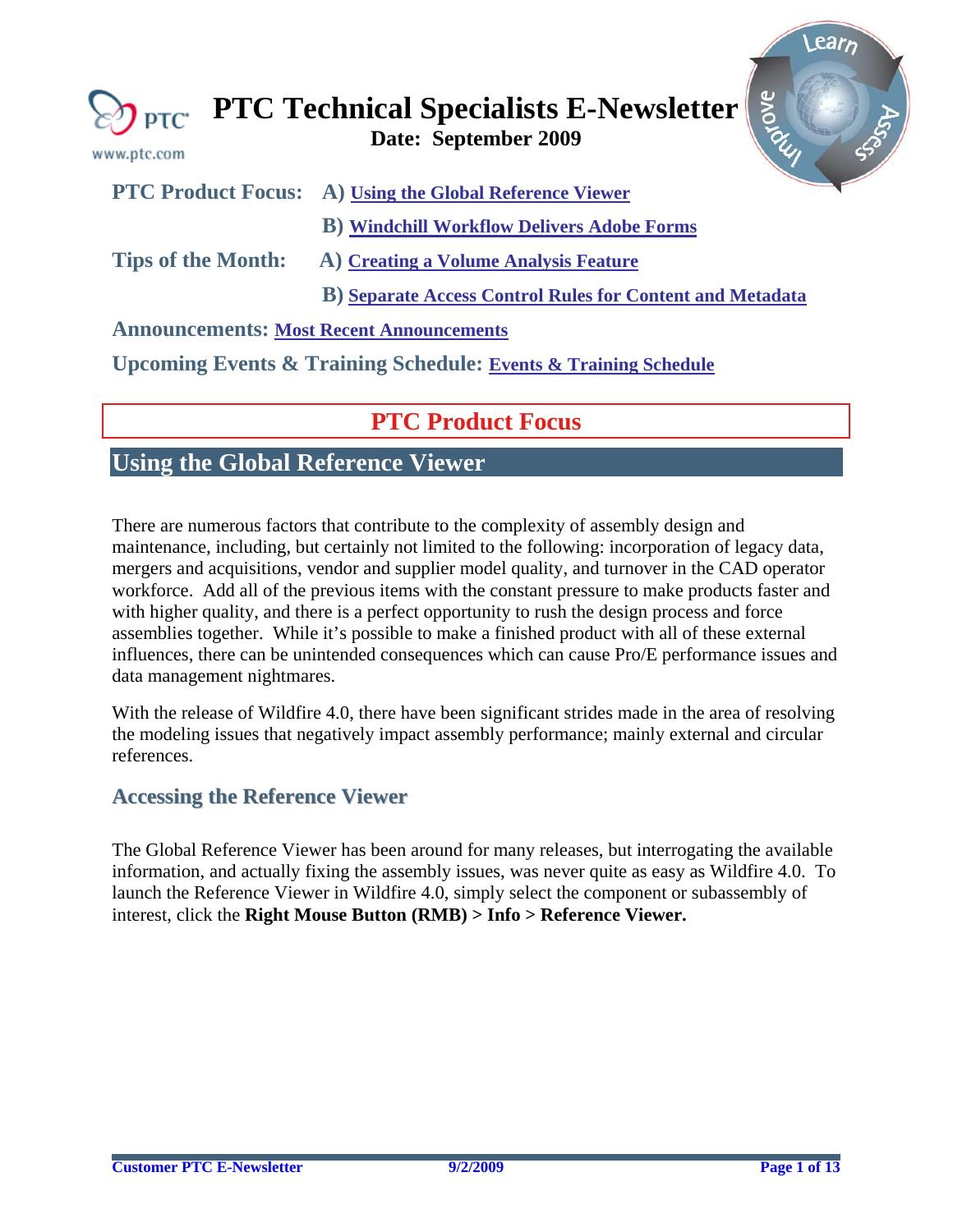

This will open the Reference Viewer Dialogue Box. At first glance, there are several differences between the new viewer and the viewers available in previous releases of Pro/ENGINEER. The new viewer is a much more visual user interface, with more options for navigation and interpretation of the Pro/E model.

| Reference Viewer<br><b>File View Actions</b><br><b>Reference Filters</b><br>Paths<br>Show:<br><b>O</b> References<br>Dependencies<br>◉                                                                                                                                                                                                                              | Current Object: [1] TANK.ASM + Comp id 4041 [<br>Use Previous $\blacktriangleright$<br>New Path: UU TANK.ASM +                                                               | أتكرهم<br>$\mathbf{x}$<br>90<br>侮<br>g |
|---------------------------------------------------------------------------------------------------------------------------------------------------------------------------------------------------------------------------------------------------------------------------------------------------------------------------------------------------------------------|------------------------------------------------------------------------------------------------------------------------------------------------------------------------------|----------------------------------------|
| All<br>Scope<br>۰<br>All<br>Status<br>۰<br>Strong/Weak<br>All<br>۰<br>Reference Types:<br><b>V</b> Regular<br>æ<br><b>V</b> Placement<br>æ<br>æ<br><b>V</b> Relation<br>æ<br>V System<br>ż<br>Components in path<br>From Independent Children<br>TV From Excluded Children<br>From Suppressed Children<br>Filter Model Tree<br>Parent References<br>Filter By:<br>۰ | CB22.ASM<br>O<br>$\hat{\mathbf{x}}$<br>TANK.ASM + Comp<br>CB22_CARB_MANIF<br>id 4041 [TANK.ASM]<br>in CB22.ASM<br>$+$ <b>U</b> $\cup$ $\times$<br>CB22_FRAME.PRT<br>$\infty$ | No Children found                      |
|                                                                                                                                                                                                                                                                                                                                                                     | Parents<br>Current Object<br>$\boldsymbol{\mathsf{x}}$                                                                                                                       | Children<br>$\times$                   |
|                                                                                                                                                                                                                                                                                                                                                                     | Close                                                                                                                                                                        |                                        |

**Figure 2:** The Reference Viewer Dialogue Box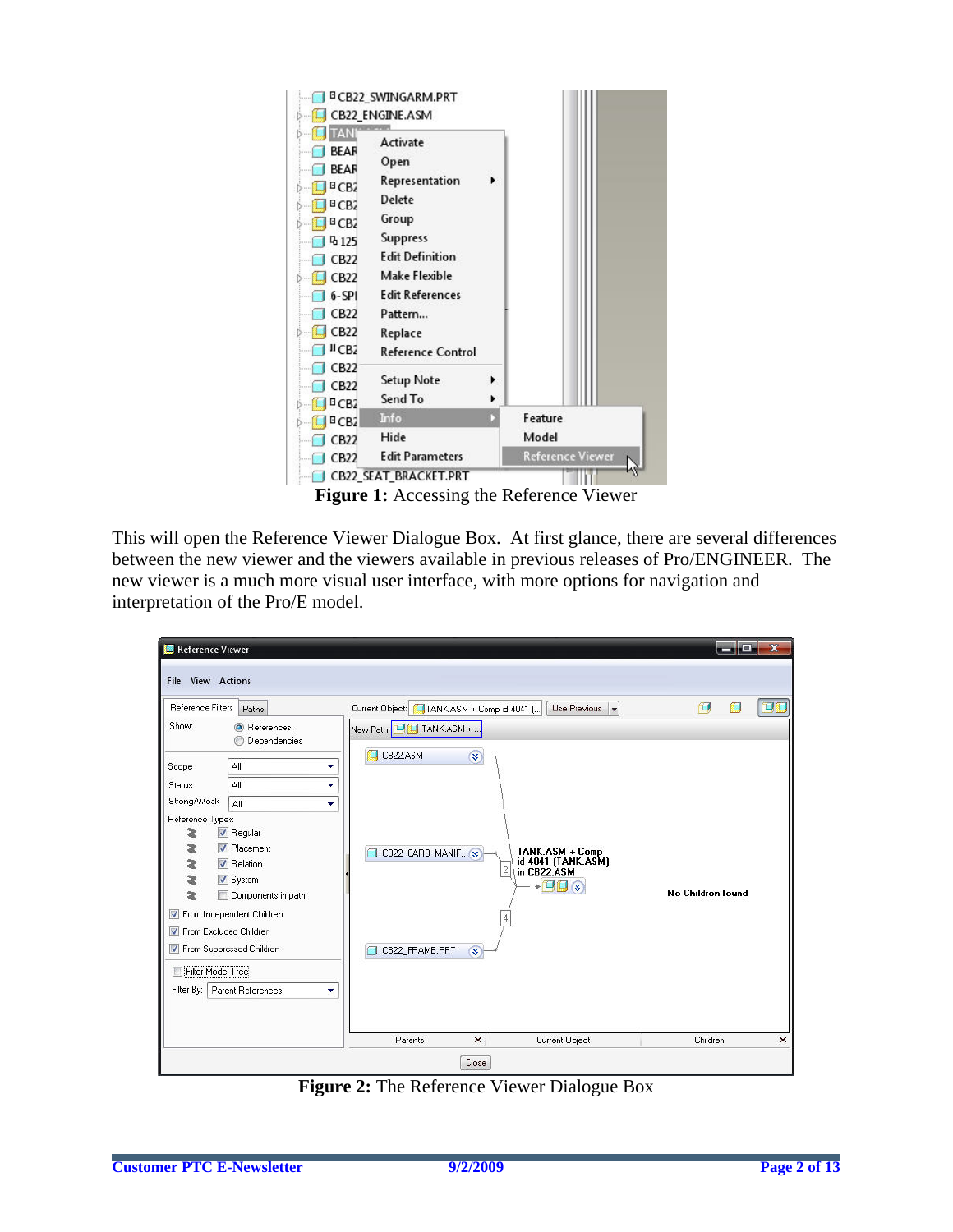This new layout, shown in Figure 2, shows any existing parent child relationships in a flow-chart style format. This makes tracing assembly structures very quick and efficient. To see the actual references being used in the Parent/Child relationships, simply click on the Arrow Icon  $\frac{1}{3}$  to expand the subitems window in the Parent object.



**Figure 3:** Expanding the Subitem Window

The reference path will highlight in blue, and any components referenced will highlight in the Pro/E graphics window. This is the basic approach to interrogating the assembly.

## **Filtering the Reference Display**

Once inside the Reference Viewer, it's time to start interrogating the reference and dependency information. There are several enhancements made to the reference viewer to assist in this task. Starting on the left-hand side of the dialogue box, there are several options to configure the display of information.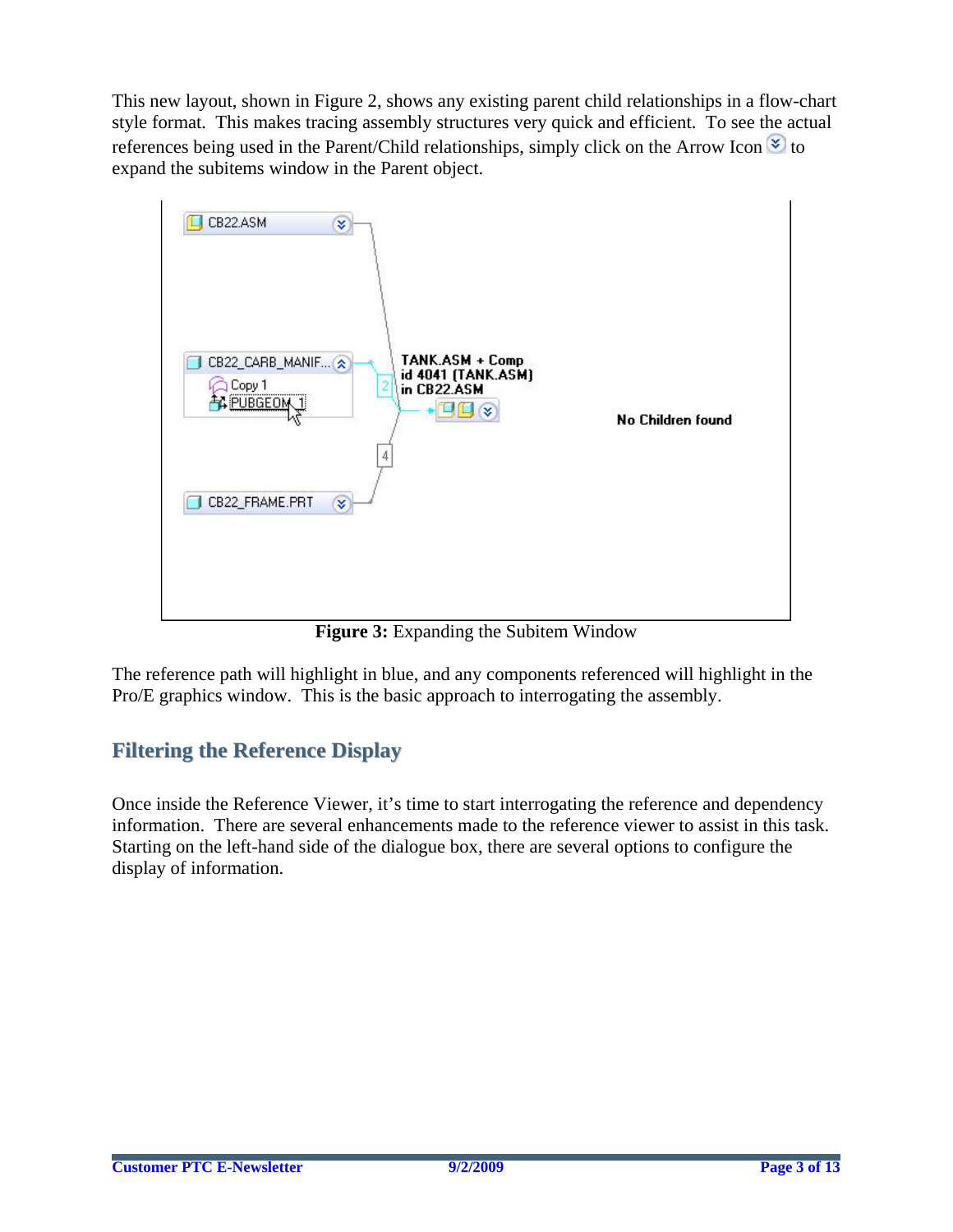| Show:                           | <b>O</b> References       |  |
|---------------------------------|---------------------------|--|
|                                 | Dependencies              |  |
| Scope                           | External                  |  |
| Status                          | Αll                       |  |
| Strong/Weak                     | ΔI                        |  |
| Reference Types:                |                           |  |
| æ                               | $\vee$ Regular            |  |
| æ                               | $\sqrt{}$ Placement       |  |
|                                 | Relation                  |  |
| æ                               | System                    |  |
| æ                               | V Components in path      |  |
|                                 | From Independent Children |  |
| <b>V</b> From Excluded Children |                           |  |
| ✔ From Suppressed Children      |                           |  |
| Filter Model Tree               |                           |  |
| Filter By:                      | Child References          |  |

**Figure 4:** Reference Filters

Changing the shown relationships (References or Dependencies), Scope, Status, Reference Types, etc… will dynamically filter the displayed information. Changing the colors for each of the reference types is also recommended. This makes it possible to narrow the focus of the Reference Viewer search to the exact assembly issue under investigation. When used in conjunction with the Pro/ENGINEER Message Log and/or ModelCHECK, it is possible to throubleshoot assembly errors faster than ever before.

## **Troubleshooting Circular and External References**

The two most common headaches encountered with assemblies are external references and circular references. To find any circular references in an assembly, simply utilize the "Paths" tab from the reference viewer. The Paths tab will display two key pieces of information. The path of the specified objects (user defined), and circular paths if they exist. In the event that a circular path is found, the next step is to identify the depth of the circular reference (single or multilevel).

A single level circular reference will show up as shown in Figure 5 when you select it from the reference viewer.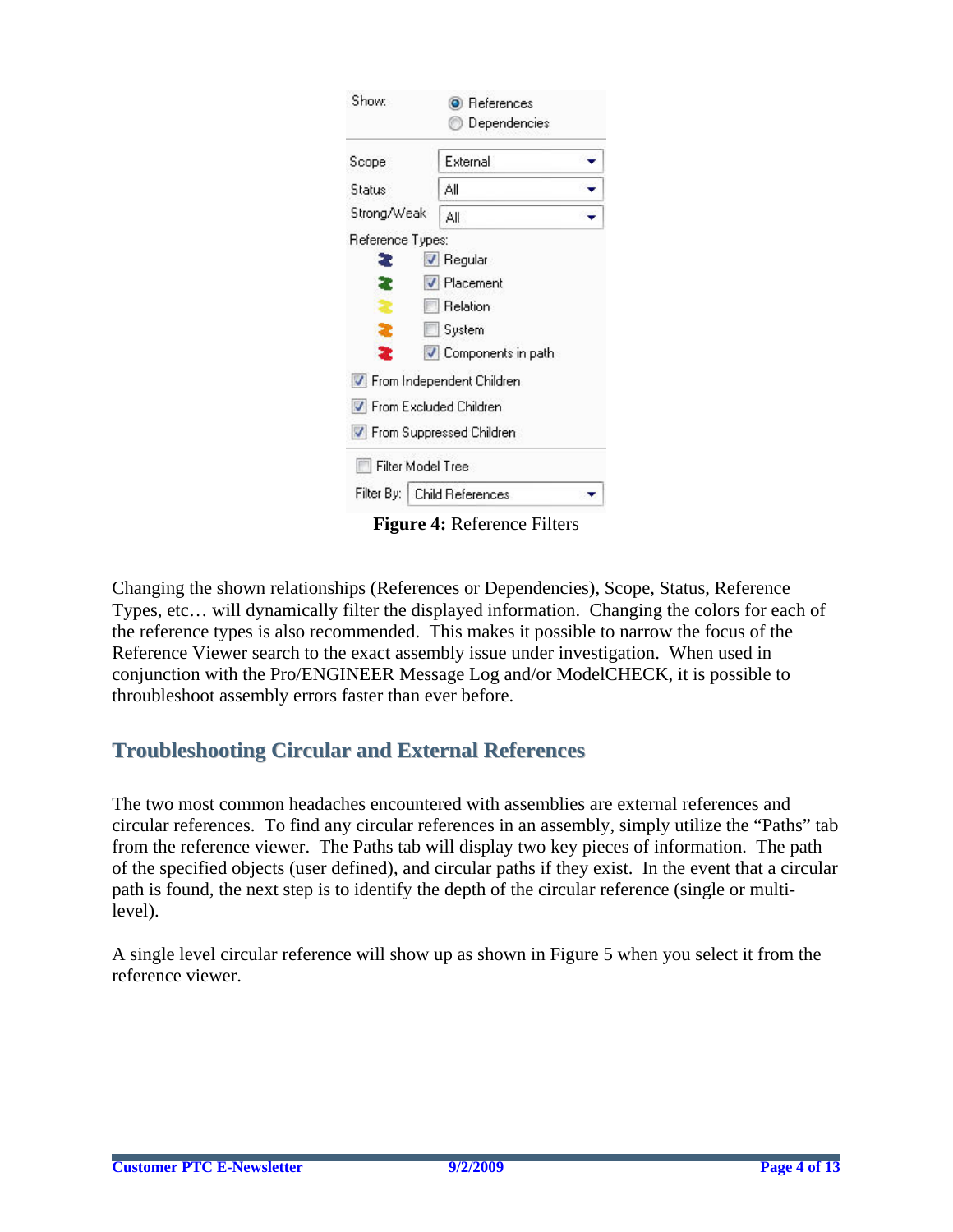| <b>I</b> Reference Viewer                                                                                                                                             |                                                                                 |                                                                    | a bayan da <mark>a</mark> | $\overline{\mathbf{x}}$ |  |
|-----------------------------------------------------------------------------------------------------------------------------------------------------------------------|---------------------------------------------------------------------------------|--------------------------------------------------------------------|---------------------------|-------------------------|--|
| <b>File View Actions</b>                                                                                                                                              |                                                                                 |                                                                    |                           |                         |  |
| Paths<br>Reference Filters                                                                                                                                            | Current Object: CComp id 94 (CB22_HEADS.P                                       | Use Previous $\vert \bullet \vert$                                 |                           |                         |  |
| User Defined Paths                                                                                                                                                    | Circular Path 4: 1 Comp id 94 (CB22 >> 1 Comp id 352 (CB2 >> 1 Comp id 94 (CB22 |                                                                    |                           |                         |  |
| New Path<br>Find Paths<br>Circular Paths<br>Circular Path 0<br>Circular Path 1<br>Circular Path 2<br>Circular Path 3<br>Circular Path 4<br>M<br>Update Circular Paths | No Parents found                                                                | Comp id 94 (CB22_<br><b>HEADS.PRT)</b> in CB2<br>2 ENGINE.ASM<br>σ | No Children found         |                         |  |
| <b>Find Circular Paths</b>                                                                                                                                            | Parents<br>$\pmb{\times}$                                                       | Current Object                                                     | Children                  | $\pmb{\times}$          |  |
| Close                                                                                                                                                                 |                                                                                 |                                                                    |                           |                         |  |

**Figure 5:** A Single Level Circular Reference

Note the explicit display of the circular path at the top of the current object window. In this particular case, Comp id 94 is referencing Comp id 352, which is in turn referencing Comp id 94 again. These are the easiest type of circular reference to fix since they can be corrected by reordering objects in the model tree. In this example, dragging Comp id 94 above Comp id 352 will eliminate the circular reference.

When Parent/Child relationships are involved, the circular references become more complex. These create multi-level circular references which are often combined with external references. These require a little bit more effort to solve, but the Reference Viewer makes the task much easier than it may have been in the past. A multi-level circular reference will be displayed as shown in Figure 6.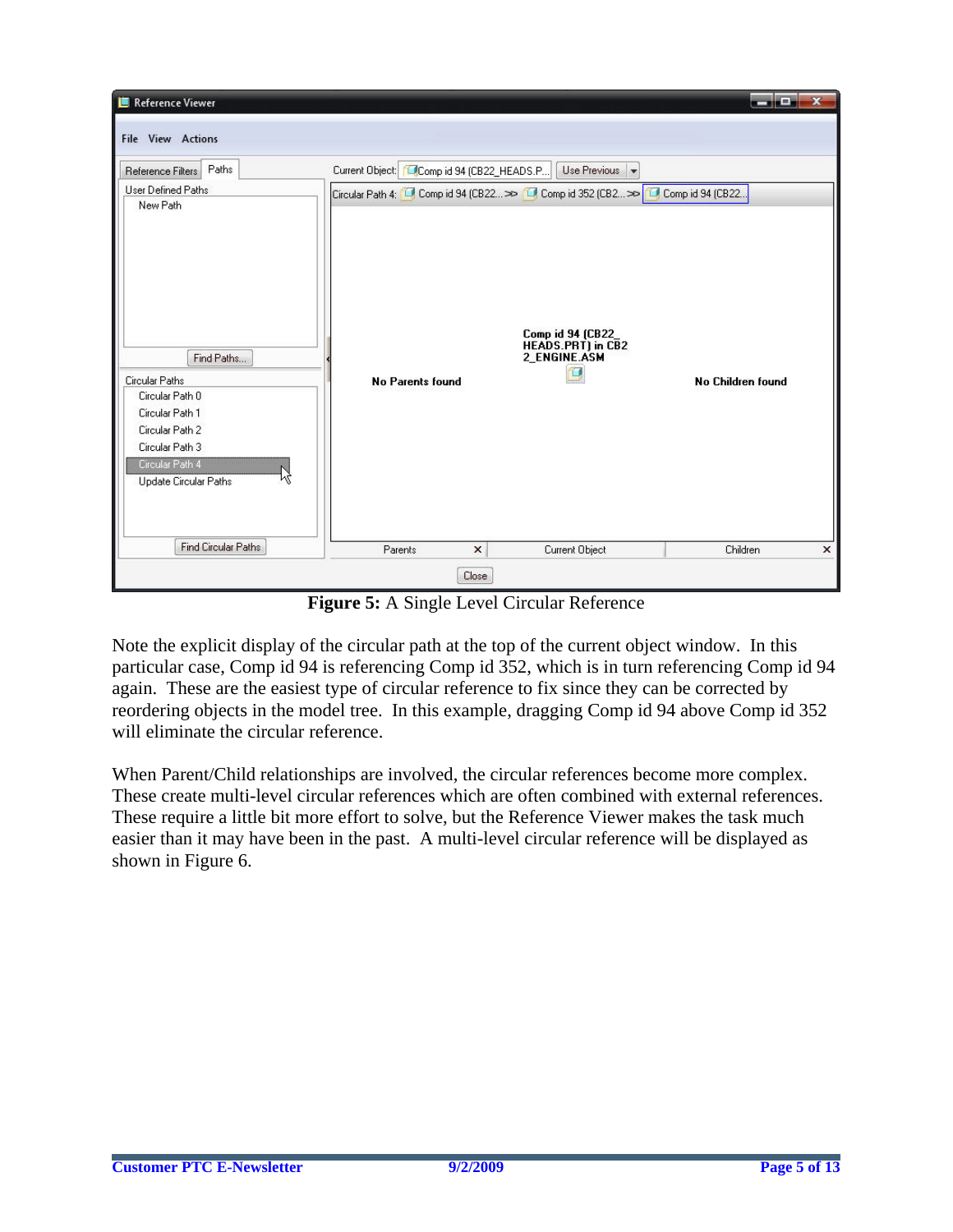

**Figure 6:** A Multi-Level Circular Reference

There are clear indications of the offending components or features causing the circular reference which makes fixing the issue much easier. In this example, an axis from a child object is being used to place a parent object. Simply redefining this reference will fix the circular reference.

\*NOTE: In Wildfire 4.0, the new Active Component Display Option makes it easier to avoid creating external and circular references since the eligible references are clearly displayed while the other objects are grayed out.\*

An issue that plagues the data management aspect of working with assemblies is the existence of external references and dependencies. This type of issue can cause exceptionally large workspaces when only a small component or subassembly is required. To find an external reference, simply change the filter criteria in the Reference Viewer as shown in Figure 4.

## **Breaking Model Dependencies**

When external or missing model dependencies are found, it may be necessary to break that relationship in order to solve the assembly or data management problem. This can now be done from directly inside the Reference Viewer. Simply change the filters of the reference viewer to show missing dependencies as shown in Figure 7. Once the filter is in place, select the component reference, and click **RMB > Break Dependencies.**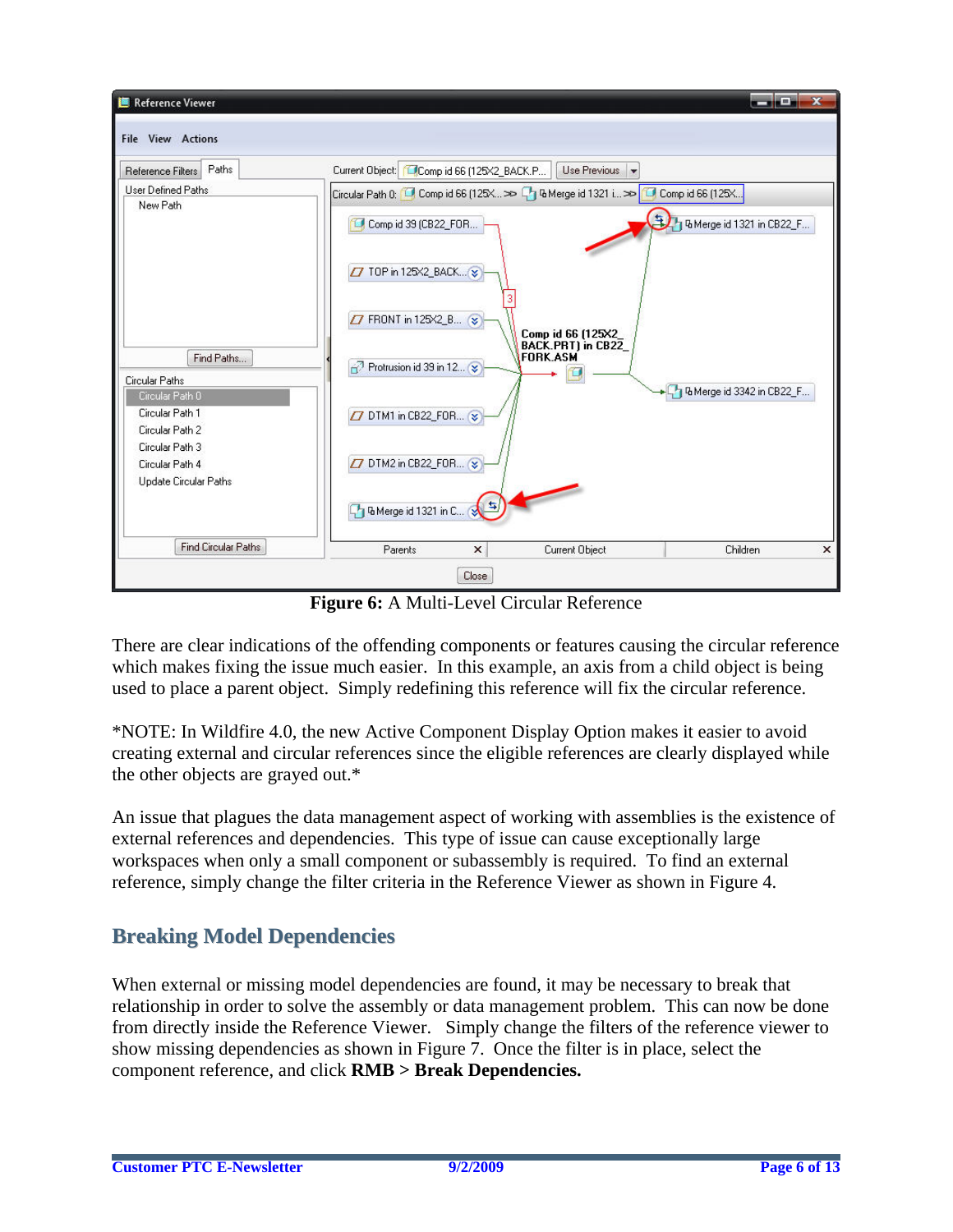<span id="page-6-0"></span>

**Figure 7: Breaking Dependencies** 

# [Back To Top](#page-0-0)

# **PTC Product Focus**

**Windchill Workflow Delivers Adobe Forms** 

[Click Here To View](http://members.shaw.ca/jpeng/newsletter/PTC_Technical_Specialists_E-Newsletter_2009_09_enterprise.pdf)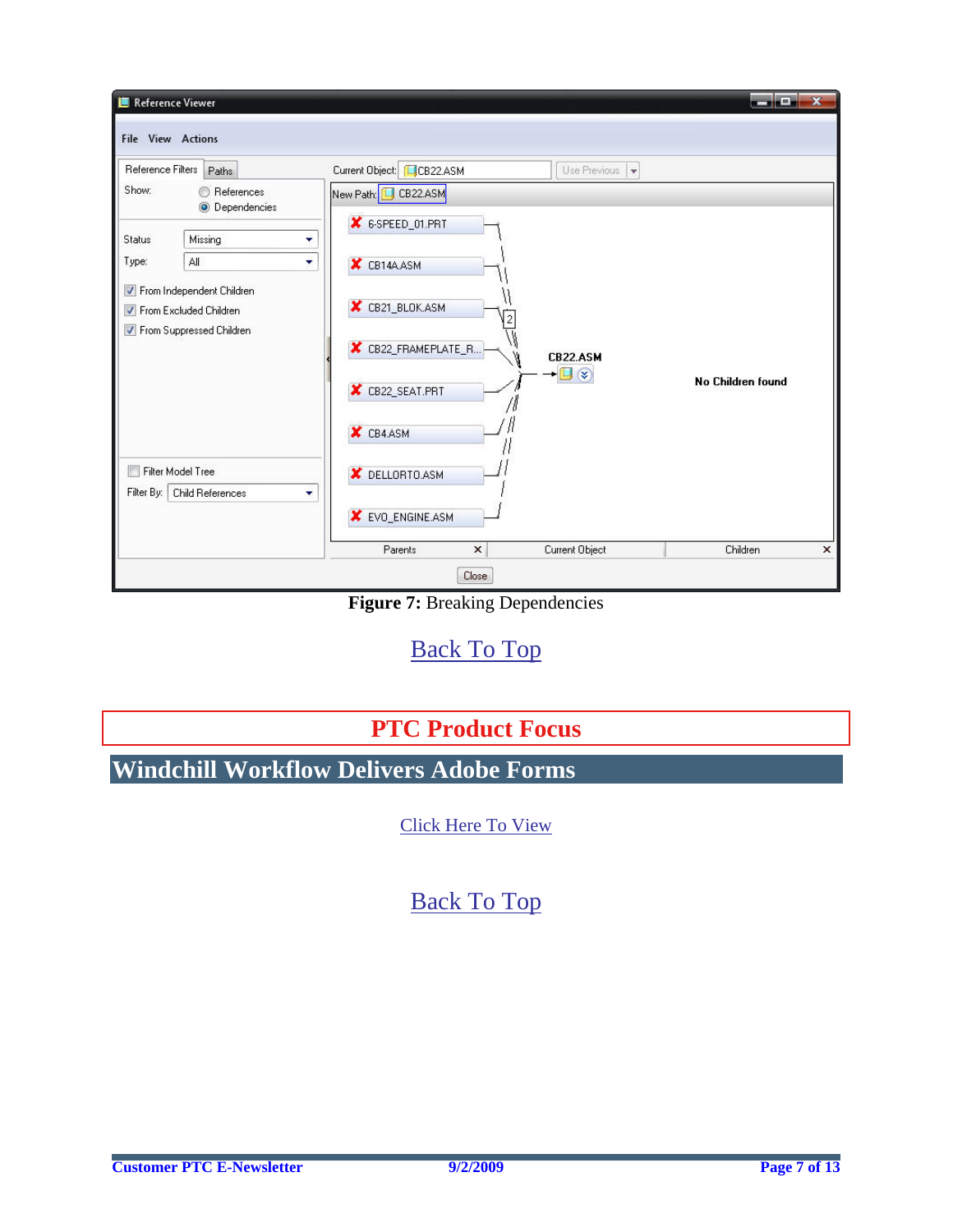# **Tips of the Month**

## <span id="page-7-0"></span>**Creating a Volume Analysis Feature**

There are many types of analysis features available in Pro/ENGINEER, with the most commonly used analysis type being the model Mass Properties. One of the more commonly overlooked analysis types is the One-Sided Volume Analysis. This is a great way to leverage the associative properties of Pro/ENGINEER for what may seem like an otherwise obscure task; calculating volume. While the Mass Properties can give you the overall volume of a model, the One-Sided Volume analysis takes things one step further, and provides a more practical analysis result, the usable volume of a container. The following will outline how to quickly setup and make use of this type of analysis feature. (This works best with shelled geometry)…

- 1. Create a Datum Plane feature at a location you would like to analyze the volume from. For example, just below the fluid inlet for the container.
- 2. If you have already "shelled" the model; move the  $\rightarrow$  lnset Here icon above the shelled feature



**Figure 1:** Model Tree

3. Select **Analysis > Model > One-Sided Volume** 



**Figure 2:** Selecting the Analysis Feature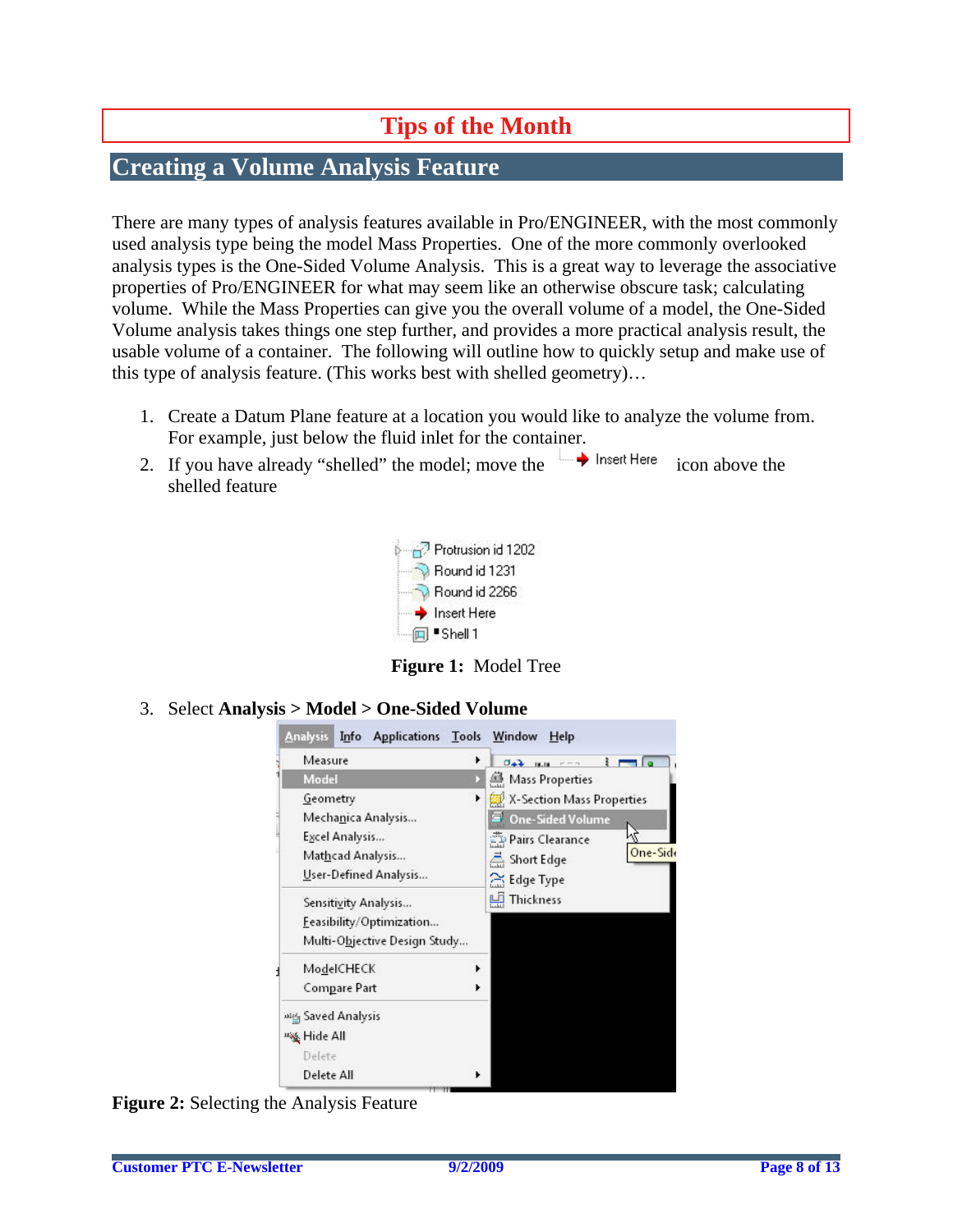- **TIO X** File Edit View Insert Analysis Info Applications Tools Window Help D S B & Q Q | 0 0 % & B & B & W : : · | 2 } ; & Q Q Q O + I 5 }  $\frac{1}{\sqrt{6}}$  a  $\frac{1}{\sqrt{6}}$ Ä.  $\epsilon$ Show v | Settings v  $\bar{\mathcal{Q}}$  $\phi_{\rm p}^{\rm b}$  $\frac{1}{\sim}$ BOTTLE4.PRT  $\mathbb{Z}$  $\overline{D}$  DTM1  $\beta$  $Z$  DTM2  $x^{\times}$ DTM3<br>2 Protrusion id 7  $\Box$ ¥× Surface id 32 Replaced Surface id 62  $\frac{\mathbf{x}^2}{\mathbf{b} \cdot \mathbf{b}}$  $\overline{\Phi}$ P Cut id 96 Curve id 133 Round id 264 **De Sided Volume**  $\overline{\mathbf{x}}$ Round id 283 Round id 312 Analysis Definition Feature Round id 354 Cross Section Round id 671 Plane DTM4:F16(DATUM PLANE) Round id 897 Accuracy  $x \neq PNT0$ 0.000010 ¥  $Z$  DTM4  $Z$  DTM  $\overline{a}$  Protrusion  $\overline{a}$  202 Round id 1231 Round id 2266 Insert Here  $\overline{m}$  Shell 1  $\blacktriangleright$  Select or create a datum plane  $80^{\circ}$  $\bullet$  $\checkmark$  $\mathbf x$  $\mathbf{1}$
- <span id="page-8-0"></span>4. Select the datum plane that defines the cut-off point of the analysis

- 5. Complete the analysis feature to add it to the model tree
- 6. Cancel the  $\rightarrow$  Insert Here operation

\*NOTE\* Be sure to check the direction of your existing shell feature (shelled to the inside/outside) as changing this direction will change the mass properties and volume properties of the model…

Now the useable volume of the container can be leveraged for design studies. Changing the depth of the datum plane used in the analysis will allow testing of various geometry changes and the impact on the fluid level at certain intervals (quarter full, half full, etc…)

## [Back To Top](#page-0-0)

## **Tips of the Month**

**Separate Access Control Rules for Content and Metadata** 

[Click Here To View](http://members.shaw.ca/jpeng/newsletter/PTC_Technical_Specialists_E-Newsletter_2009_09_enterprise.pdf)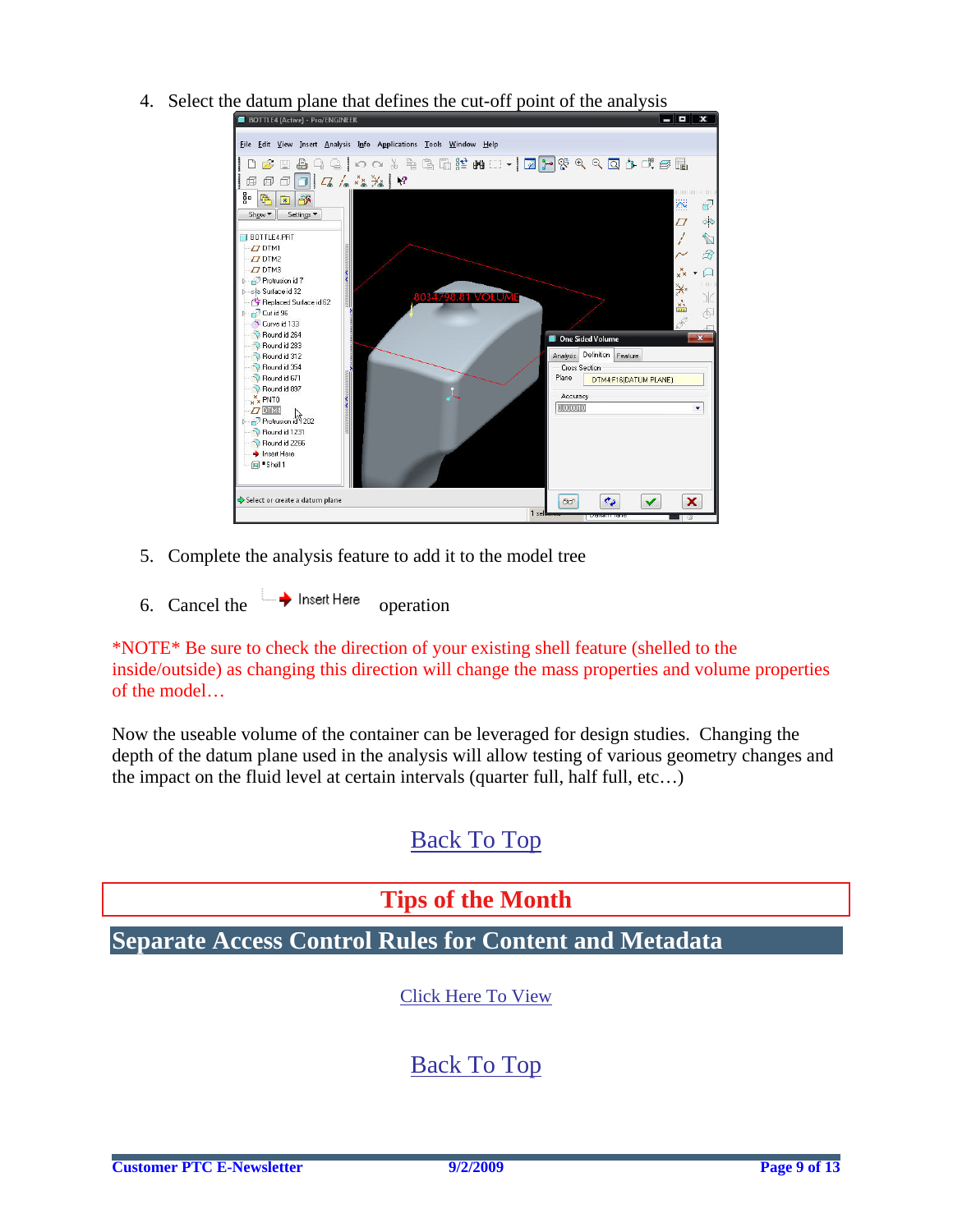### **Announcements**

### <span id="page-9-0"></span>PTC Tips & Techniques Newsletter Archives

Did you miss an issue? Can't find that awesome technique you read about? Fear not, you can click on the link below and go through our Customer PTC E-Newsletter archives.

[Customer Care Zone](http://www.ptc.com/carezone/)

### PTC Tips & Techniques Webcasts: Work Smarter. Not Harder.

Click below to see regularly scheduled Tips & Techniques technical Webcasts that are designed to provide you with the most popular time-saving tricks that Pro/ENGINEER users of all skill levels will find useful. Get more out of your maintenance dollars!

### [Tips & Techniques: Work Smarter Not Harder!](http://www.ptc.com/appserver/it/icm/cda/template_lib/events/series.jsp?&im_dbkey=11442&icg_dbkey=141)

### Special Hardware offers for PTC Customers

- <http://www.hp.com/go/ptc>
- <http://www.hp.com/go/ptcworkstation>

### PTC Sponsored Events

• http://www.ptc.com/company/news/events/index.htm

Explore what is new with the Pro/ENGINEER Wildfire family!

<http://www.ptc.com/go/showcase>

### **Connect with PTC using the latest Social Networking resources:**





Linked in



Also visit<http://social-product-development.blogspot.com/>

#### **E-PROFILES IS HERE!!**

We have been eagerly anticipating the debut of the new electronic version of Profiles Magazine and now it is here! This new web site will supplement the print edition of the magazine and will provide new useful features not feasible with paper media. e-Profiles will provide you with 24x7, worldwide access to key information previously available exclusively in the print version. "Tips & Tricks," a popular feature pioneered by Pro/USER, has also moved to the web and will be expanded as the site matures.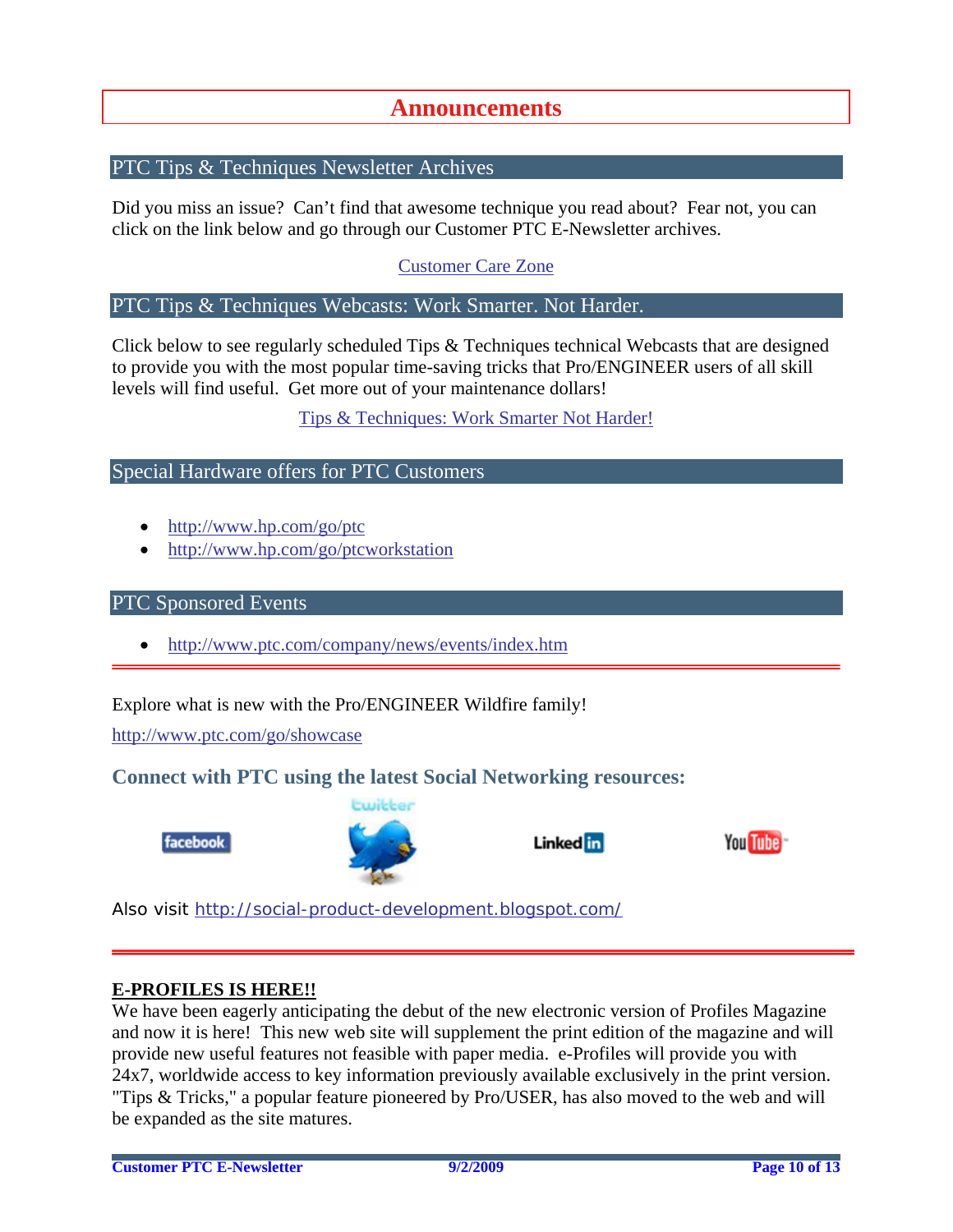Please take a few minutes to check out this new web site. We don't think you will be disappointed.

<http://profilesmagazine.com/>

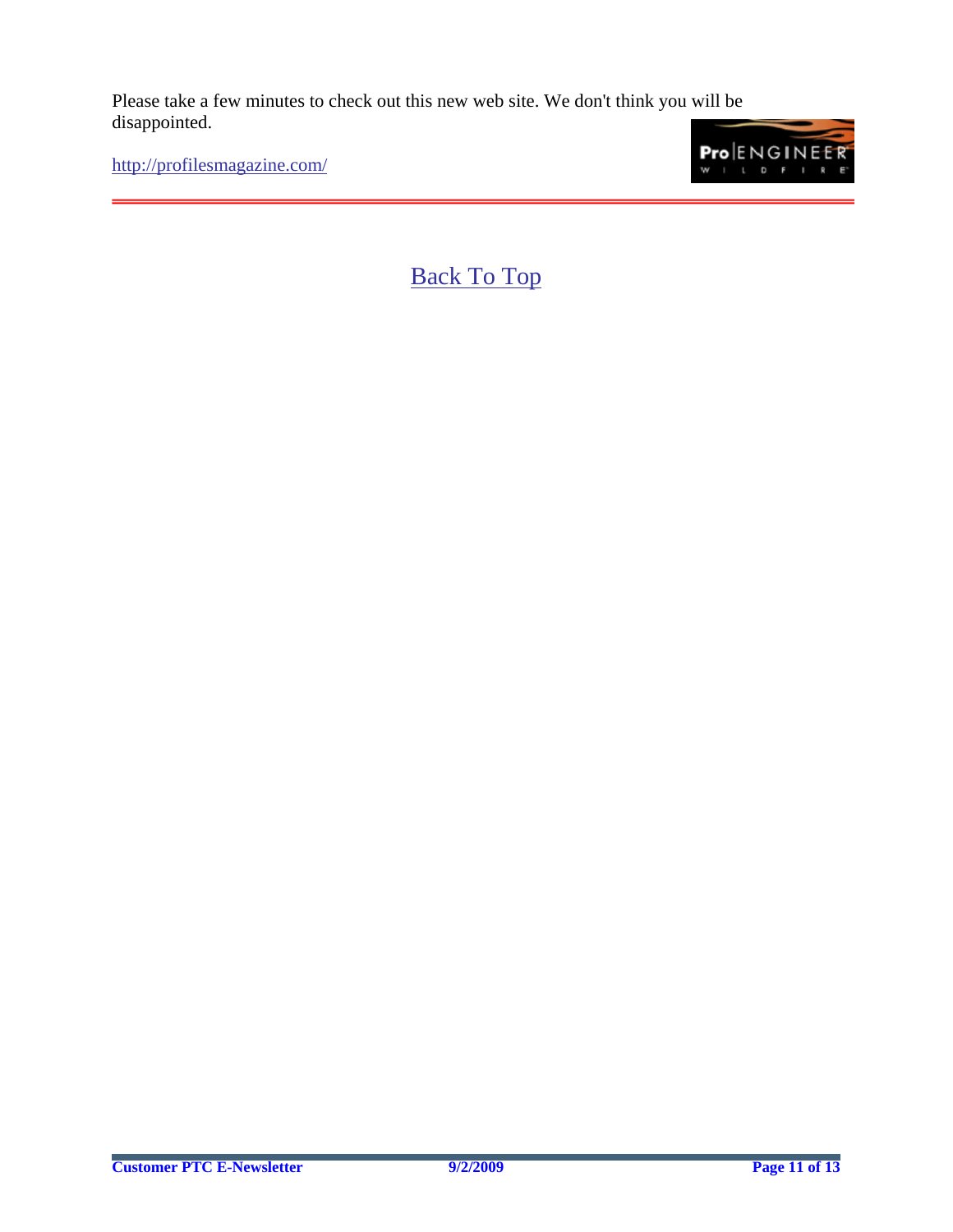# **Upcoming Events & Training Class Schedules**

<span id="page-11-0"></span>

| Upcoming, 2009       | Your local Pro/Engineer User Groups<br>http://www.ptcuser.org/rugs/ |
|----------------------|---------------------------------------------------------------------|
| June $7 - 10$ , 2009 | Orlando, FL USA<br>PTC/USER World Event<br>http://www.ptcuser.org/  |

### Events

Our seminars and conferences seek to provide you with relevant information regarding product development trends in your industry as well as innovative software learning experiences. Think of them as a constructive day off where you can share experiences and swap ideas with your peers.

If you can't manage to get away, we'll bring it to you. Check back often for regularly scheduled live webcast events.

### [You're Invited to Attend…](http://www.ptc.com/company/news/events/index.htm)

Please visit the [PTC Education Services](http://www.ptc.com/services/edserv/) website for the latest training information including course descriptions, schedules, locations, and pricing.

• Attend a course at any PTC Center and receive a free copy of Pro/ENGINEER Wildfire Student Edition!

<http://www.ptc.com/services/edserv/index.htm>

### Live Instructor-Lead Virtual PTC Training Courses

Virtual Classrooms provide interactive learning with a trained PTC instructor in convenient and manageable sessions that last approximately 4 hours over a series of days. It's easy to join a class right from your desk using a phone or voice-over IP technology.

Sessions are performed just like a traditional ILT (including interactive exercises where you and the instructor can work on lab exercises together) and feature some of our most popular ILT courses. These sessions cover the exact same material as the traditional ILT in-center courses. Also look for some of our most frequently requested mini-topics delivered in the same format that are only an hour - two hours in duration.

If you have any questions about these sessions or would like to see getting other courses, not on this list, on the schedule please feel free to contact me for more details. They are a great way to bring training to you without you having to worry about location or being out from work for long stretches.